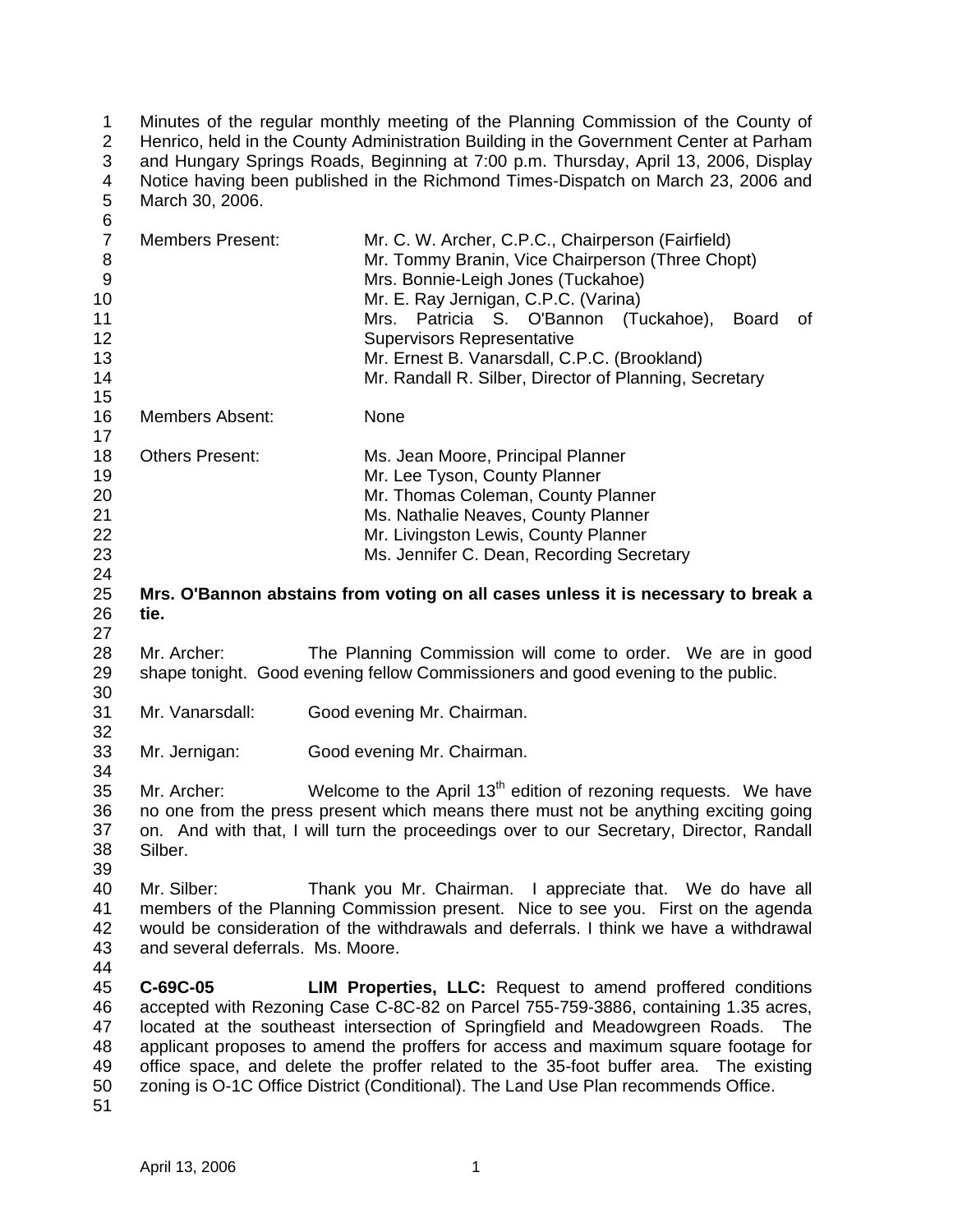52 53 54 55 56 57 58 59 60 61 62 63 64 65 66 67 68 69 70 71 72 73 74 75 76 77 78 79 80 81 82 83 84 85 86 87 88 89 90 91 92 93 94 95 96 97 98 99 100 101 102 Ms. Moore: Thank you Mr. Secretary. We do have one withdrawal request and it's in the Brookland District on page one of the Agenda. C-69C-05 LIM Properties, LLC, and the applicant simply wishes to withdraw this application therefore no action is required. Mr. Archer: Thank you Ms. Moore. Mr. Vanarsdall: Gentlemen, will you answer is anybody here on behalf of that case? Mr. Archer: Ok, is there anyone here on behalf of the case that we just heard C-69C-05, LIM Properties, LLC.? It doesn't look like there is anyone Mr. Vanarsdall. Mr. Vanarsdall: I know next year now we'll have opposition. They'll come back. **C-21C-06 Gloria Freye for Liberty Property Trust:** Request to conditionally rezone from M-1 Light Industrial District and M-2 General Industrial to M-2C General Industrial District (Conditional), Parcels 797-741-6372, 797-742-7054, 797-741- 9990 and 797-741-0975, containing 31.29 acres, located on the west line Carolina Avenue approximately 3,000 feet north of East Laburnum Avenue. The applicant proposes a distribution and warehouse development with outside storage. The use will be controlled by zoning ordinance regulations and proffered conditions. The Land Use Plan recommends Light Industry. The site is in the Airport Safety Overlay District. Ms. Moore: Moving on to the requests for deferrals. The first was just added. It's in the Fairfield District of page one of your agenda. It is C-21C-06. It is located on the left line of Carolina Avenue approximately 3,000 feet north of East Laburnum Avenue. A distribution warehouse with outside storage is proposed. The rezoning request is from M-1 and M-2 to M-2C. The deferral is requested to the April 19, 2006 meeting. Mr. Archer: Thank you Ms. Moore. Is there anyone here opposed to the deferment of C-21C-06 Liberty Property? Ok, then I move for the deferral of C-21C-06 Liberty Property Trust to the April  $19<sup>th</sup>$  meeting at the request of the applicant. Mr. Vanarsdall: Second. Mr. Archer: Moved by Mr. Archer, and seconded by Mr. Vanarsdall. Those in favor of the motion say aye. Those opposed say no. No no's, the ayes have it. The motion stands. At the applicant's request, the Planning Commission deferred Case C-21C-06, Liberty Property Trust, to its meeting on April 19, 2006. **C-19C-06 G. Edmond Massie, IV for Fidelity Properties, Ltd.:** Request to conditionally rezone from A-1 Agricultural District to RTHC Residential Townhouse District (Conditional), Parcels 746-763-2482, 746-763-2896, 746-763-1769, 746-764- 3818, and 746-763-7257 containing 12.54 acres, located between the east line of Glasgow Road and the west line of Sadler Road, approximately 600 feet north of Ireland Lane. The applicant proposes a residential townhouse development with no more than 6 dwelling units per acre. The RTH Residential Townhouse District allows a maximum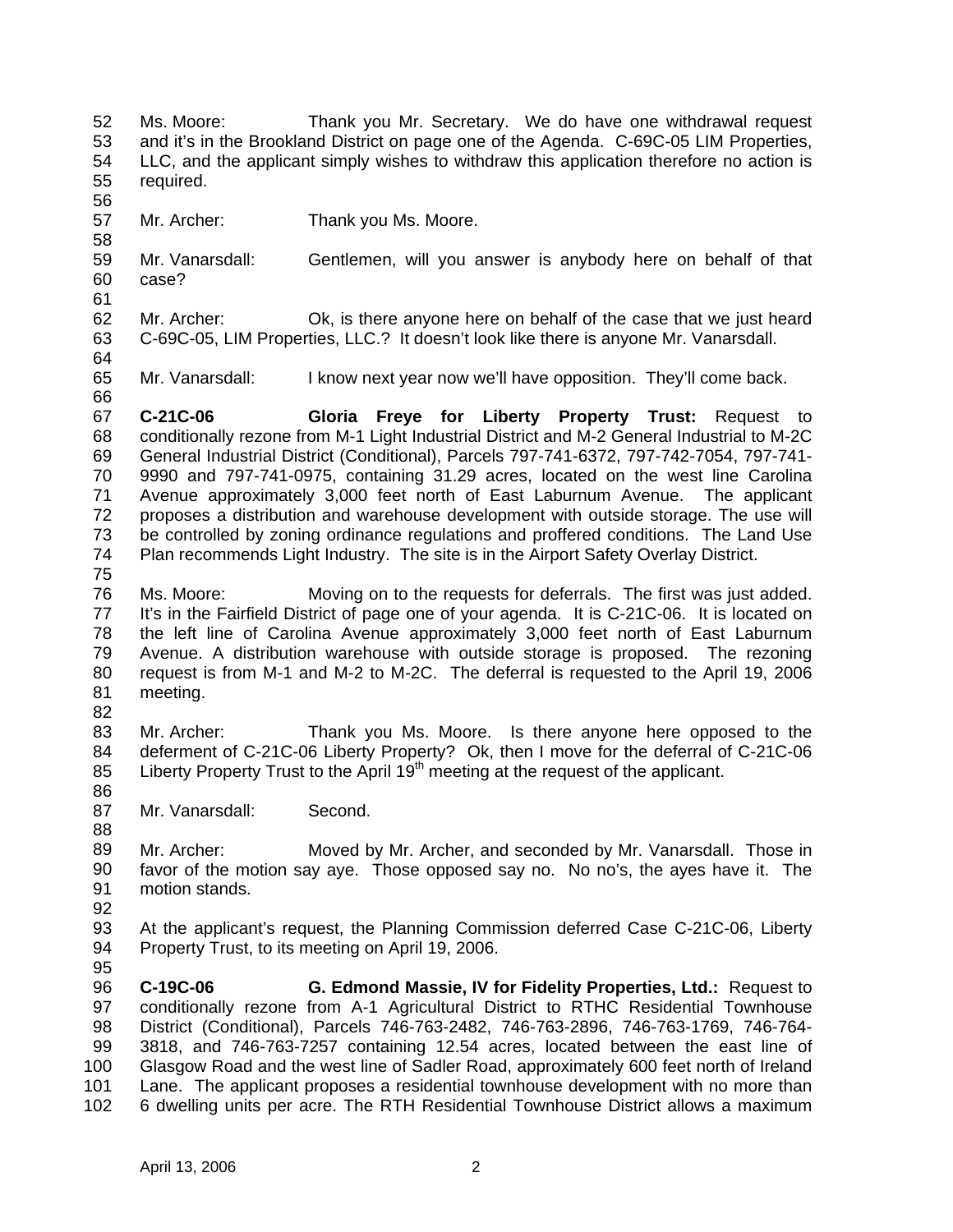103 104 105 gross density of 9 units per acre. The proposed use will be controlled by Zoning Ordinance regulations and proffered conditions. The Land Use Plan recommends Suburban Residential 1, 1.0 to 2.4 units net density per acre.

107 108 109 110 111 112 Ms. Moore: The next is in the Three Chopt District on page two of your agenda. The case is C-19C-06. The applicant is G. Edmond Massie IV for Fidelity Properties. The property is located between the east line of Glasglow Road and the west line of Sadler Road approximately 600 feet north of Ireland Lane. The request is to conditionally rezone from A-1 to RTHC where a residential townhouse development is proposed. The deferral is requested to the January 11, 2007 meeting.

113

119

121

106

114 115 116 Mr. Archer: Is there anyone here who is opposed to this deferment C-19C-06 G. Edmond Massie IV for Fidelity Properties? I see no opposition.

117 118 Mr. Branin: Mr. Chairman, I'd like to move that C-19C-06 be deferred to the January 11, 2007 meeting per the request of the applicant.

120 Mr. Vanarsdall: Second.

122 123 124 Mr. Archer: Alright, motion by Mr. Branin, seconded by Mr. Vanarsdall. All in favor of the motion say aye. Those opposed say no. The ayes have it. The motion is granted.

125

146

151

126 127 128 At the applicant's request, the Planning Commission deferred Case C-19C-06, G. Edmund Massie IV for Fidelity Properties to its meeting on January 11, 2007.

129 130 131 132 133 134 135 136 137 **C-8C-05 G. Edmond Massie, IV for Fidelity Properties, Ltd.:** Request to conditionally rezone from A-1 Agricultural District to RTHC Residential Townhouse District (Conditional), Parcel 746-764-5580, containing approximately 4.54 acres, located on the west line of Sadler Road approximately 290 feet south of Wonder Lane. The applicant proposes a townhouse development not to exceed six (6) units per acre. The maximum density allowed in the RTH District is nine (9) units per acre. The uses will be controlled by proffered conditions and zoning ordinance regulations. The Land Use Plan recommends Suburban Residential 1, 1.0 to 2.4 units net density per acre.

- 138 139 140 141 142 143 Ms. Moore: Also on page two of the agenda C-8C-05 G. Edmond Massie IV for Fidelity Properties. The property is located on the west line of Sadler Road approximately 290 feet south of Wonder Lane. The request is to rezone from A-1 to RTHC to develop townhomes. The deferral is also requested to the January 11, 2007 meeting.
- 144 145 Mr. Archer: Alright is anyone present who is opposed to this deferment, C-8C-05. No opposition. Mr. Branin.
- 147 148 149 Mr. Branin: Mr. Chairman, I would like to move that C-8C-05 be deferred to January 11, 2007 meeting per the applicant's request.
- 150 Mr. Vanarsdall: Second.
- 152 153 Mr. Archer: Motion by Mr. Branin, seconded by Mr. Vanarsdall. Those in favor of the motion say aye. Those opposed say no. The ayes have it. Motion granted.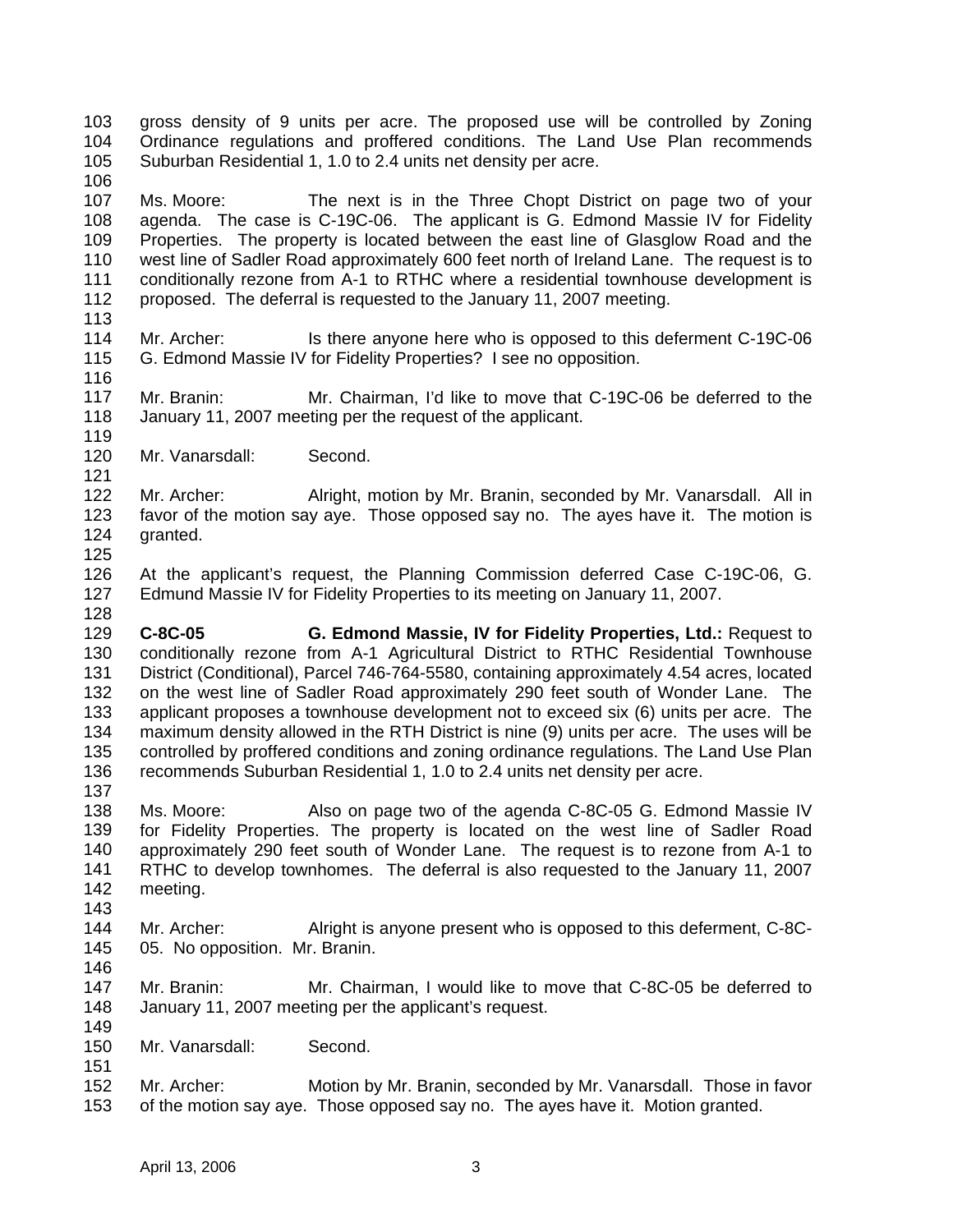154

155 156 157 At the applicant's request, the Planning Commission deferred Case C-19C-06, G. Edmund Massie IV for Fidelity Properties to its meeting on January 11, 2007.

158 159 160 161 162 163 164 **C-11C-06 R & R Development, LC.:** Request to rezone from [R-5C] General Residence District (Conditional) to B-2C Business District (Conditional), Parcels 739-761-2693 and 739-762-0100, containing 2.441 acres, located on the south line of West Broad Street (U. S. Route 250) approximately 195 feet east of Spring Oak Drive. The applicant proposes a retail development. The use will be controlled by zoning ordinance regulations and proffered conditions. The Land Use Plan recommends Mixed Use. The site is in the West Broad Street Overlay District.

- 165 166 167 168 169 170 Ms. Moore: Also on page two of your agenda, C-11C-06 for R&R Development, L.C. The property is located on the south line of West Broad Street approximately 195 feet of Spring Oak Drive. The request is to rezone from [R-5C] to B-2C to allow a retail development. The deferral is requested to the May 11, 2006 meeting.
- 172 173 Mr. Archer: Is there anyone here opposed to this deferment C-11C-06, R&R Development, L.C.? I see none.
- 174

171

- 175 176 177 Mr. Branin: Mr. Chairman, I would like to move that C-11C-06 be deferred to the May 11, 2006 meeting per the applicant's request.
- 178 Mr. Vanarsdall: Second.

180 181 Mr. Archer: Motion by Mr. Branin, seconded by Mr. Vanarsdall. All in favor say aye. Those opposed say no. The motion is granted.

182

192

179

183 184 185 At the applicant's request, the Planning Commission deferred Case C-11C-06, R & R Development, LC to its meeting on May 11, 2006.

- 186 187 188 189 190 191 **P-4-06 Bechtel Corp for New Cingular Wireless:** Request for a provisional use permit under Sections 24-95(a)(3) and 24-122.1 of Chapter 24 of the County Code in order to construct a 149' high telecommunication tower on part of Parcel 744-771-3182, located on the east line of Shady Grove Road north of Hames Lane. The existing zoning is A-1 Agricultural District. The Land Use Plan recommends Suburban Residential 2, 2.4 to 3.4 units net density per acre.
- 193 194 195 196 197 198 Ms. Moore: Next is on page three of your agenda. It is P-4-06 Bechtel Corporation for New Cingular Wireless. The property is located on the east line of Shady Grove Road north of Hames Lane. The request is for a Provisional Use Permit to construct a 149' high telecommunication tower. The deferral is requested to the May 11, 2006 meeting.
- 199 200 201 Mr. Archer: Is there opposition to P-4-06 being deferred Bechtel Corporation for New Cingular Wireless? No opposition.
- 202 203 Mr. Branin: Mr. Chairman, I'd like to move that P-4-06 be deferred to the May, 2006 meeting per the applicant's request.
- 204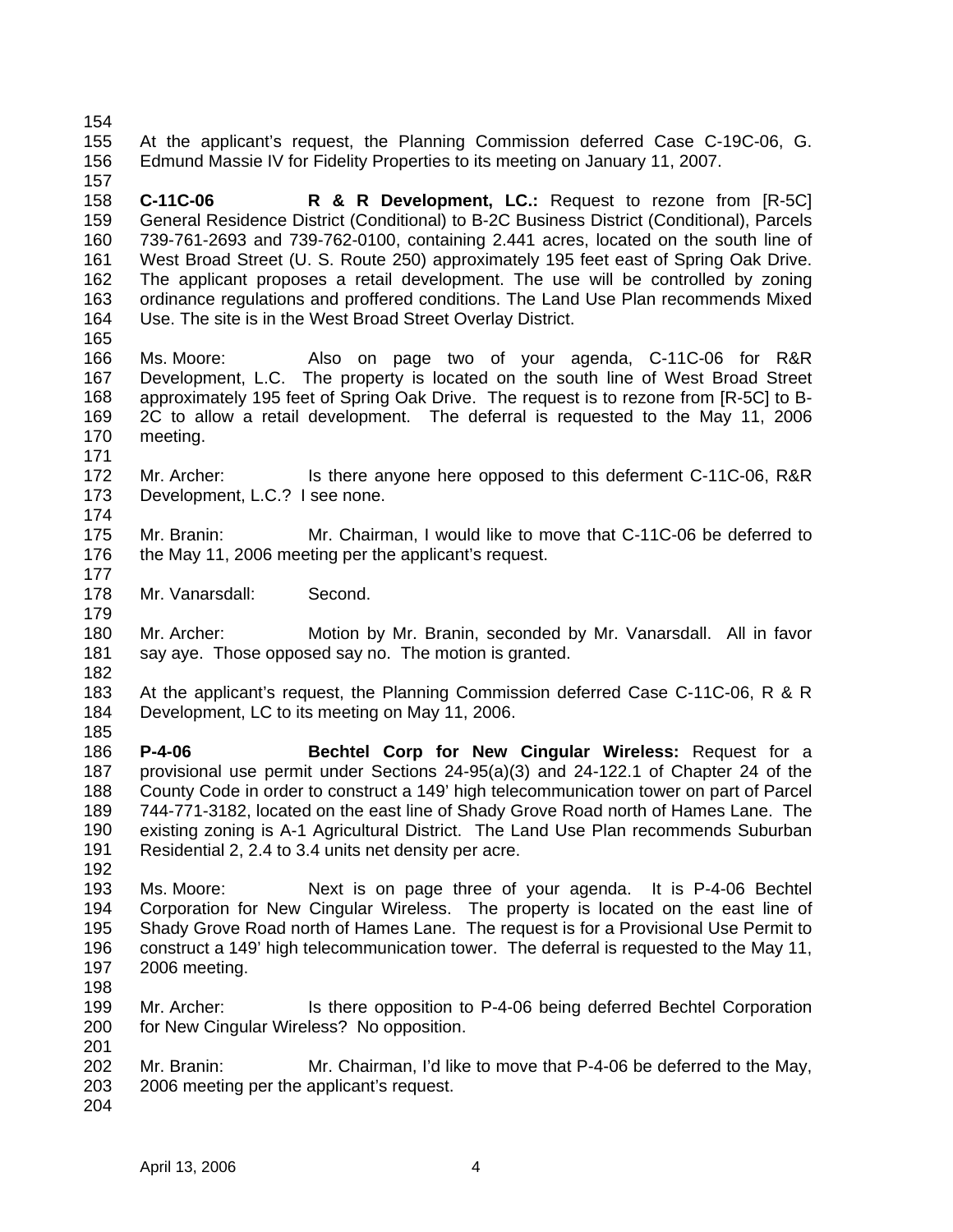205 206 Mr. Vanarsdall: Second.

207 208 Mr. Archer: Motion by Mr. Branin, seconded by Mr. Vanarsdall. All in favor say aye. Those opposed say no. The ayes have it. The motion is granted.

209

212

223

230

233

236

238

241

246

248

210 211 At the applicant's request, the Planning Commission deferred Case P-4-06, Bechtel Corp for New Cingular Wireless to its meeting on May 11, 2006.

213 214 215 216 217 218 219 220 221 222 **C-20C-06 James Theobald for Steeple Lane Development, LLC:** Request to conditionally rezone from M-1C Light Industrial District (Conditional) to R-5AC General Residence District (Conditional), Parcel 809-724-5973, containing 18.252 acres, located at the western terminus of Steeple Lane and on the east line of East Richmond Road approximately 1,770 feet north of Nine Mile Road. The applicant proposes a zero-lot line development of no more than sixty-four (64) homes. The R-5A District allows a minimum lot size of 5,625 feet and a maximum gross density of 7.7 units per acre. The use will be controlled by zoning ordinance regulations and proffered conditions. The Land Use Plan recommends Office/Service. The site is in the Airport Safety Overlay District.

224 225 226 227 228 229 Ms. Moore: Next is on page three of your agenda in the Varina District. This is case C-20C-06, James Theobald for Steeple Lane Development, LLC. The property is located at the western terminus of Steeple Lane on the east line of East Richmond Road approximately 1,770 feet north of Nine Mile Road. The request is to conditionally rezone from A-1 to RTHC, where a zero lot line development of no more than 64 homes is proposed. The deferral is requested to the May 11, 2006 meeting.

231 232 Mr. Archer: Is there anyone present opposed to the deferment of C-20C-06 James Theobald for Steeple Lane Development. No opposition. Mr. Jernigan.

234 235 Mr. Jernigan: Mr. Chairman, with that I will move for the deferral of zoning case C-20C-06 to the May 11, 2006 meeting by the request of the applicant.

237 Mr. Vanarsdall: Second.

239 240 Mr. Archer: Motion by Mr. Jernigan, seconded by Mr. Vanarsdall. Those in favor say aye. Those opposed say no. The ayes have it.

242 243 244 At the applicant's request, the Planning Commission deferred Case C-20C-06, James Theobald for Steeple Lane Development, LLC to its meeting on May 11, 2006.

- 245 Ms. Moore: Mr. Chairman that concludes the requests for deferrals.
- 247 Mr. Archer: Alright, thank you Ms. Moore.
- 249 250 251 Mr. Silber: Well, as you can see, the agenda has been shortened somewhat with the deferrals.

252 253 254 255 Next on the agenda would be consideration of the expedited items. We have one item tonight on the expedited agenda. This is a request that is fairly minor in nature and there are no outstanding issues. There is no known opposition and the Planning Commissioner from that district is comfortable with the request, so it is placed on the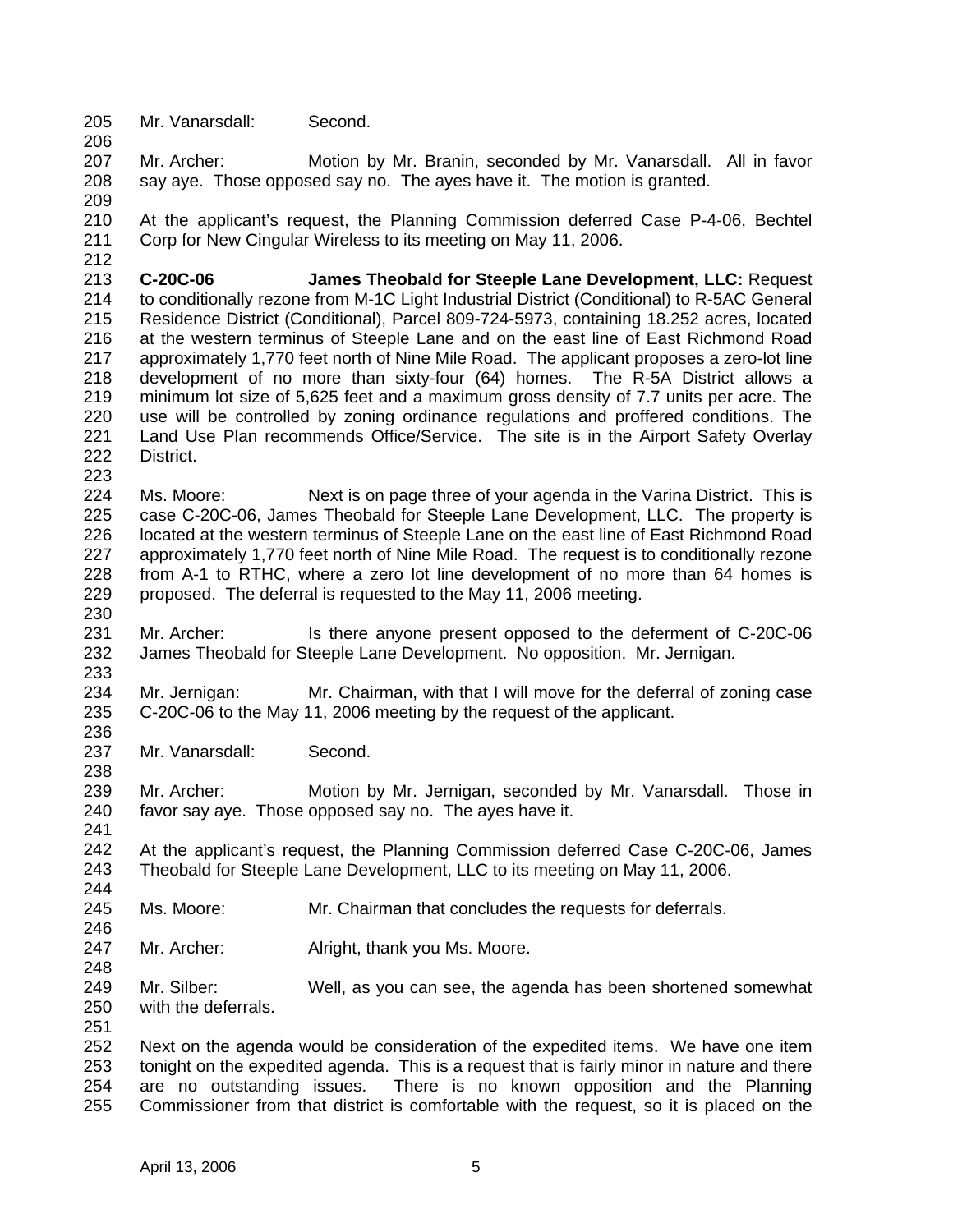256 257 258 expedited agenda. If there is any opposition to the request, it would be pulled off of the expedited agenda and heard in the order of the regular agenda. So we have one item on the expedited agenda. Ms. Moore.

260 261 262 263 264 265 266 267 268 269 270 271 **C-22C-06 Marc Halbritter for Granville South Subdivision Property Owners:** Request to amend proffered conditions accepted with Rezoning Case C-42C-91, on part of parcels 731-760-2030, 731-760-3631, 731-760-5226, 731-760-6814, 731- 760-7035, 731-760-8636, and all of parcels 731-760-3746, 731-760-2645, 731-760- 1345, 731-760-0653, 731-760-0067, 731-760-0078, 731-760-1585, 731-760-2171, 731- 760-3364, 731-760-3174, 731-760-2987, 731-760-4194, 731-760-5791, 731-760-5275, 731-760-5463, 731-760-5553, and 731-760-5642, containing 12.7 acres located west of North Gayton Road along Favero Road and Elwell Lane (Granville Subdivision). The applicant proposes to delete Proffer 4 related to roofing materials. The existing zoning is R-2AC One Family Residence Districts (Conditional). The Land Use Plan recommends Suburban Residential 1, 1.0 to 2.4 units net density per acre, and Environmental Protection Area.

- 272 273 274 275 276 277 278 Ms. Moore: That is correct. It's in the Three Chopt District on page two of your agenda. It is C-22C-06 for Granville South Subdivision of Property Owners. The site is located on north Gayton Road along Favero Road and Elwell Lane. The request is to amend proffered condition accepted with case C-42C-91 related to roofing materials. The applicant simply wants to eliminate the roofing material specification.
- 279 280 Mr. Archer: Is there anyone here who is opposed to C-22C-06, Marc Halbritter for Granville South Subdivision Property Owners. I see no opposition. Mr. Branin.
- 282 283 Mr. Branin: Mr. Chairman, I would like to move to approve Case C-22C-06 on the expedited agenda.
- 285 Mr. Vanarsdall: Second.
- 287 288 289 Mr. Archer: Motion by Mr. Branin, seconded by Mr. Vanarsdall. All those in favor of the motion say aye. Those opposed say no. The motion is approved.
- The Planning Commission voted to recommend the Board of Supervisors **grant** the request because the change does not greatly reduce the original intended purpose of the proffer and is it not expected to adversely impact surrounding land uses in the area. 290 291 292
- 294 Mr. Branin: I'm done Randy.
- 296 297 Mr. Silber: Ok. I think, Mr. Branin, approval of that case was your motion. That's the way I noted it.
- 299 300 301 302 303 304 **C-2C-06 William Pollard for Hay Lam:** Request to rezone from B-2, Business District to B-3C, Business District (Conditional), Parcel 802-735-5020, containing 0.805 acre, located on the west line of Mechanicsville Turnpike at Rescue Ave. The applicant proposes an on-site dry cleaning business. The use will be controlled by zoning ordinance regulations and proffered conditions. The Land Use Plan proposes Commercial Arterial. The site is in the Airport Safety Overlay District.
- 305

259

281

284

286

293

295

298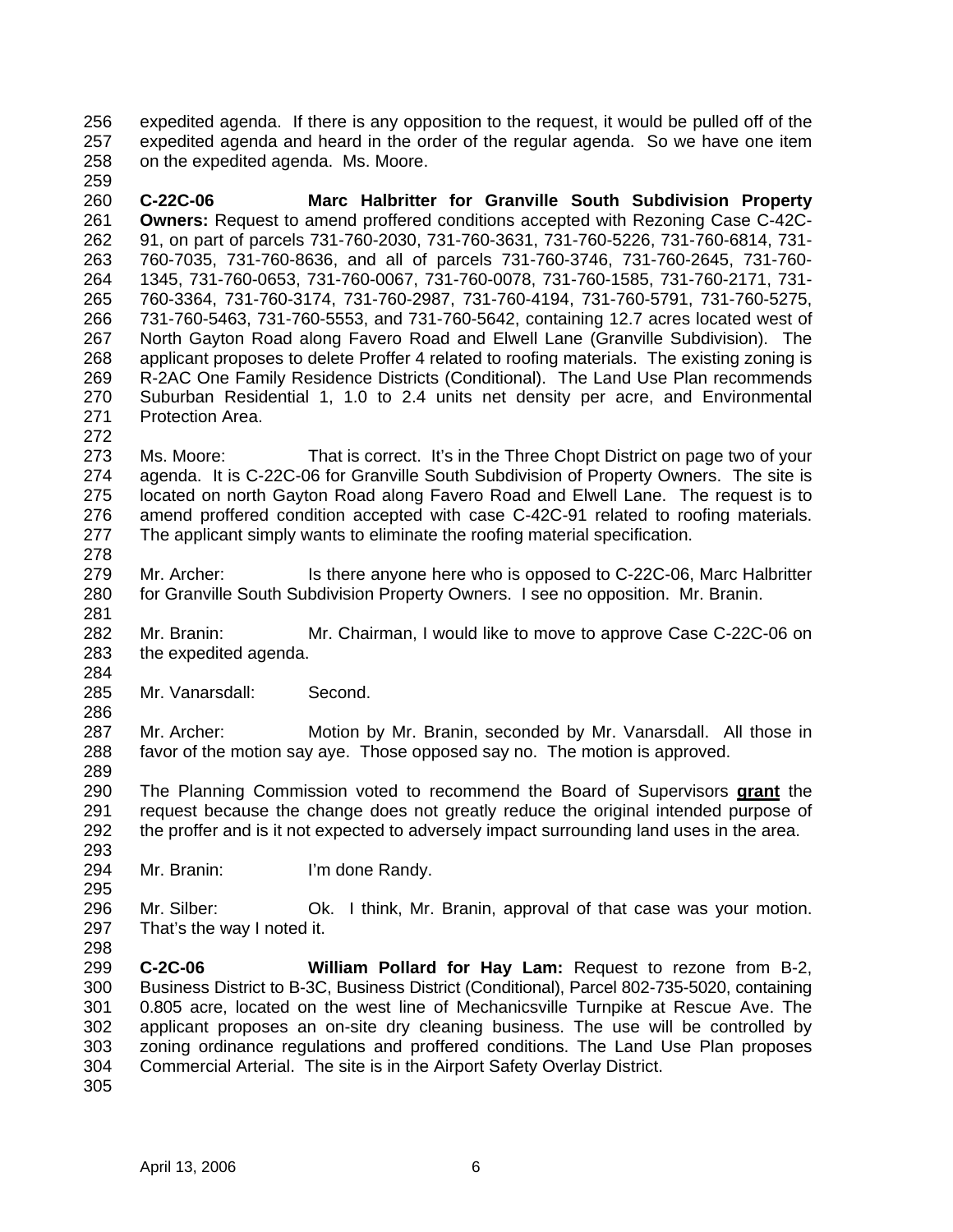306 307 308 309 310 311 Mr. Silber: The first item on the agenda that would be the request on page one. It's in the Fairfield District. This was deferred from the February 9, 2006 meeting. This is C-2C-06 William Pollard for Hay Lam and the request is to rezone from B-2 Business District to B-3C Business District Conditional. The property is located on the west line of Mechanicsville Turnpike at Rescue Avenue. The applicant proposes an onsite dry cleaning business and again this is in the Fairfield District.

- 312 313 314 315 Mr. Archer: Thank you Mr. Secretary. Is anyone here opposed to C-2C-06, William Pollard for Hay Lam? I see no opposition. Ms. Neaves.
- 316 317 318 319 Ms. Neaves: Thank you Mr. Chairman, members of the Commission, Mrs. O'Bannon, Mr. Secretary. The subject property is the former Chin Yung restaurant, and is currently vacant. Various retail uses exist to the north, south, and east of the property. A single-family residential subdivision, Tazewell Place, is directly to the west.
- 320
- 321 322 323 324 325 326 The applicant is requesting B-3C zoning to permit an on-site dry cleaning establishment. Revised proffers, dated April 12, 2006, include the prohibition of several more intense uses normally permitted in the B-3 District: Business uses with drive-in features, automobile service stations, car washes, hotels and motels, private clubs, indoor flea markets, check cashing establishments, boat and boat trailer sales, rifle or pistol ranges, adult businesses and self-service storage facilities.
- 327
- 328 329 330 331 332 333 Also included in the proffers are limited hours of service to the public or outside activity to 6:00 a.m. to 12:00 midnight; a restriction on signage as regulated in the B-2 Business District, a maximum height of 15 feet for exterior lighting sources and a provision that lighting shall be reduced to security levels at the end of operating hours, and a six-foot high masonry wall erected and maintained along the western property line adjacent to the residential neighborhood.
- 334
- 335 336 337 The applicant has addressed the only outstanding issue noted in the staff report, which was the recommendation to include a masonry wall.
- 338 339 The 2010 Land Use Plan designates this parcel Commercial Arterial, which generally corresponds with the B-1, B-2, and B-3 Business Districts.
- 340
- 341 342 343 344 On-site dry cleaning establishments are generally acceptable within the Commercial Arterial designation, and would provide a neighborhood oriented service to the adjacent developments.
- 345 346 The applicant has submitted revised proffers to mitigate any potential impacts and therefore, staff supports this request.
- 347
- 348 349 350 The time limits would need to be waived on the revised proffers and this concludes my presentation. I would be happy to answer any questions that you may have and the applicant is also here tonight.
- 351
- 352 353 354 355 356 Mr. Archer: Thank you Ms. Neaves. Are there questions from anyone on the Commission for Ms. Neaves? Ms. Neaves, I don't have any either, and let me commend you for working on this. I know this one was a little bit difficult from the beginning back in January. We finally got this application to the point where it is passable. This is something that I see to be an asset to the community because most of what is in that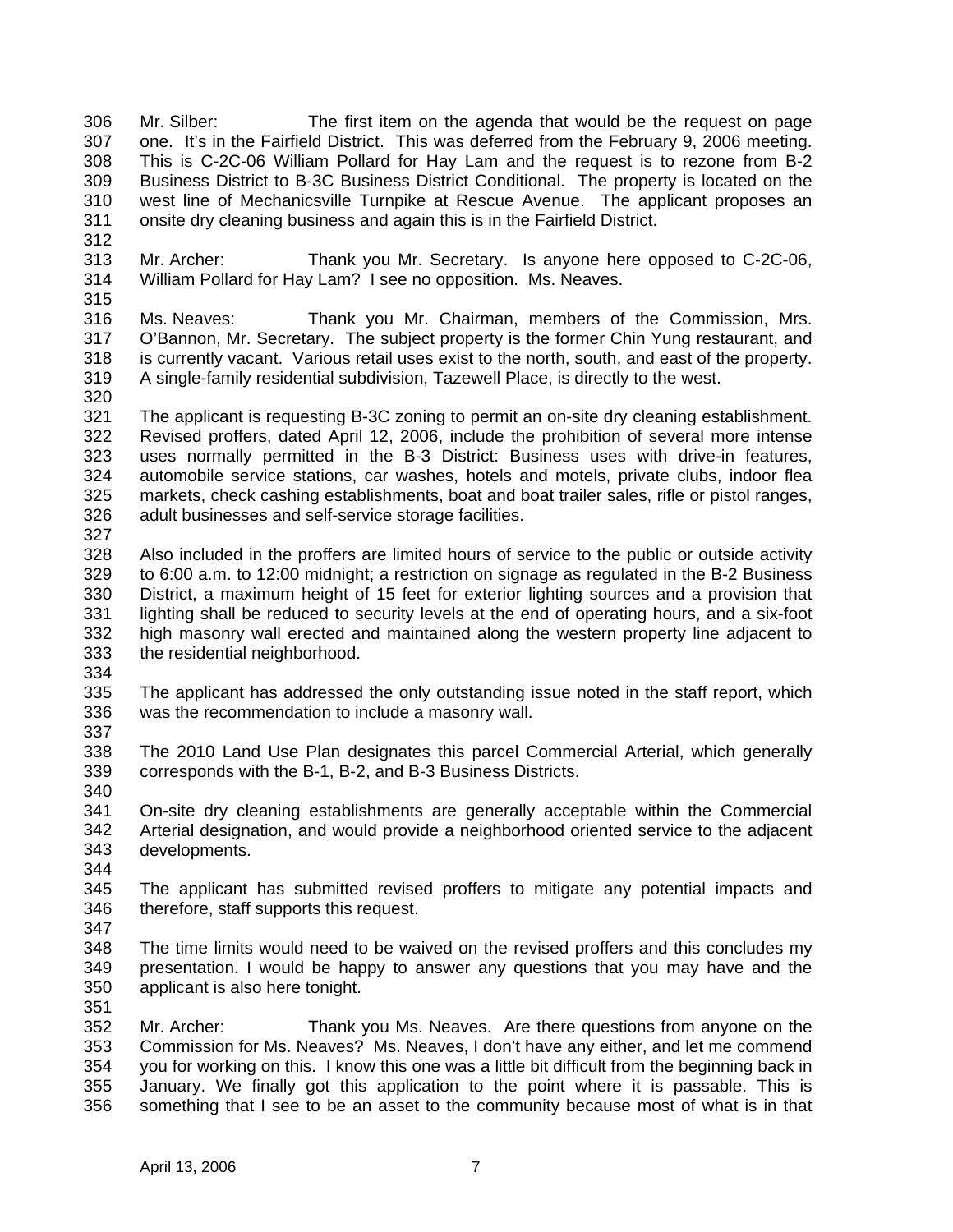357 358 359 360 361 362 363 364 365 366 367 368 369 370 371 372 373 374 375 block on both sides are service oriented, commercial businesses and this would be of service also. Mr. Branin - I have no problem with that. Mr. Archer: And with that, I will first of all move to waive the time limits on the amended proffers. Mr. Vanarsdall: Second. Mr. Archer: Motion by Mr. Archer, seconded by Mr. Vanarsdall to waive the time limits. All in favor say aye. All opposed say no. Time limits are waived, and as for the case C-2C-06 I move to recommend it for approval. Mr. Vanarsdall: Second. Mr. Archer: Motion by Mr. Archer, seconded by Mr. Vanarsdall. All in favor say aye. Those opposed say no. The ayes have it. Thank you Ms. Neaves. The Planning Commission voted to recommend the Board of Supervisors **grant** the request because it is appropriate business zoning in this area and the proffered conditions will provide appropriate quality assurances not otherwise available. 376 377 378 379 380 381 382 383 384 385 386 387 388 389 390 391 392 393 394 395 396 397 398 399 400 401 402 403 404 405 406 407 Mr. Silber: I hope I don't embarrass Nathalie by saying this but the next time Nathalie comes to the rezoning meeting she will have a different last name. She will be getting married soon. So seeing Neaves on the agenda may be one of the last times. Although it sounds like you might be back for an expedited agenda on the  $19<sup>th</sup>$ . Mr. Jernigan: Are we leaving early to go out and party tonight? Mr. Silber: Well, that's a possibility. Mr. Archer: I know what the name will be and I'm not going to say it. Mr. Vanarsdall: We could go to church and celebrate Easter early. **RESOLUTION: SIA-02-06 – East Area Elementary School Site –** Substantially In Accord with the County Comprehensive Plan (Fairfield District). Mr. Silber: The only remaining item on the agenda, if I have mine marked correctly is a Substantially in Accord. This is SIA-02-06. This is for East Area Elementary School Site at Laburnum and Harvie. This is before the Commission tonight and with the recommendation from the Commission this would appear on the Board of Supervisors agenda in May. Mr. Tyson. Mr. Tyson: Good evening Commissioners. Mr. Archer: Good evening Mr. Tyson. How are you sir? Mr. Tyson: The proposed elementary school site is located at the southeast intersection of N. Laburnum Avenue and Harvie Road in the Fairfield District. The area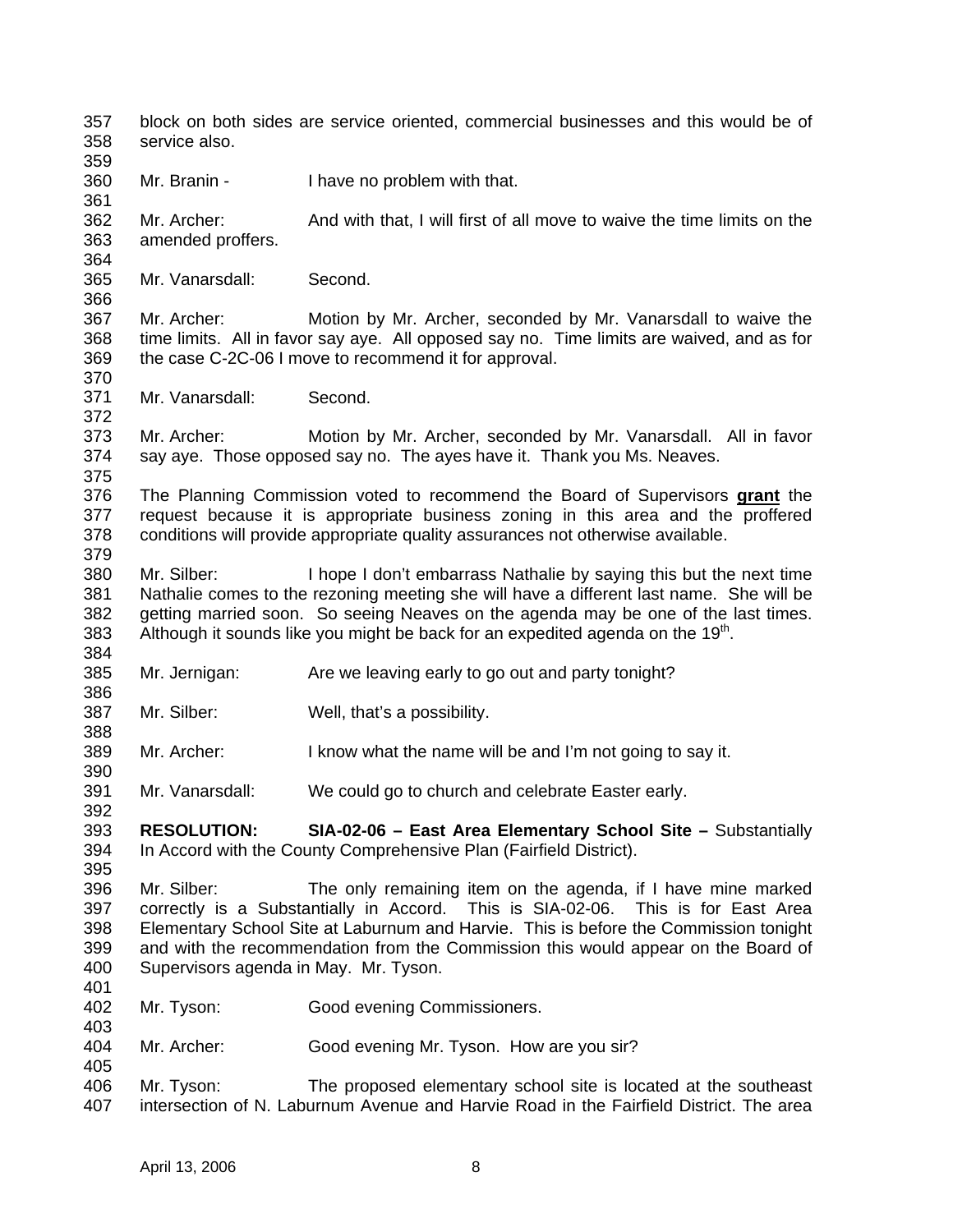- 408 409 410 411 of the subject site is 18.730 acres, approximately one-half of the 36.521-acre Clarendon property. The remaining 17.8 acres of the property is southwest of the proposed school site on the west line of N. Laburnum Avenue. This part of the parcel has been approved as the future location of the Eastern Henrico Recreation Center.
- 412
- 413 414 415 The subject site is zoned O-2C Office District (Conditional). The O-2 Office District does not allow schools as a use; however, local governmental authority can supersede local zoning regulations and the use may be permitted without a rezoning of the property.
- 416
- 417 418 419 420 421 422 The site was rezoned from A-1 Agricultural District to O-2C Office District (Conditional) with rezoning case C-21C-04. Proffers accepted with case C-21C-04 include providing a Transitional Buffer 25 along Laburnum Avenue and Harvie Road, providing a 20' wide landscape buffer along the eastern property line, providing a 10' wide landscaped buffer along the property lines shared with the single-family dwelling, and restricting impervious cover to no more than 65% of the lot.
- 423
- 424 425 426 427 The landscape buffers may be provided within the building setbacks, and the buffer areas should not hinder development. Based upon the County's prototype for elementary schools, the site should also accommodate the school and not approach the maximum 65% impervious cover.
- 428
- 429 430 431 A single family residence, located at the Laburnum Avenue and Harvie Road intersection, causes a short break in the site's frontage along Harvie Road and will have to be considered in the design of the site.
- 432
- 433 434 435 436 The proposed school site is in the Approach Zone of the Airport Safety Overlay District; however, no part of the building will encroach into the horizontal surface of the Approach Zone and the building's relationship to the airport is not considered a hindrance to its development.
- 437
- 438 439 440 441 442 443 The Land Use Plan recommends Office use for the entire Clarendon property, including the proposed school site. At its October 11, 2005 meeting, the Board of Supervisors adopted resolution 328-05 to acquire the remaining 17.823 acres of the Clarendon property for the County's Eastern Henrico Recreation Center. Since this part of the property is no longer available for future office use it may now be appropriate to consider the remainder of the property, including the school site, for less intense uses.
- 444
- 445 446 447 448 The proposed elementary school development would be consistent with the Goals, Objectives and Policies of the Comprehensive Plan that stress the importance of providing adequate public facilities and services located in a manner for maximizing service delivery efficiency while minimizing negative impacts on surrounding uses.
- 449
- 450 451 452 While the site is slightly smaller than the preferred size of 20 acres for an elementary school site, the site has no known limitations to development from a topographic or environmental standpoint, and the proposed use can be accommodated on the site.
- 453
- 454 455 456 457 458 With proper design, the site should provide a much needed public service, would support the Goals, Objectives and Policies of the Land Use Plan, and would be compatible with existing development patterns in this area of the County; therefore, the proposed site for the Eastern Area Elementary School is deemed by the staff to be "Substantially in Accord" with the Comprehensive Plan of Henrico County.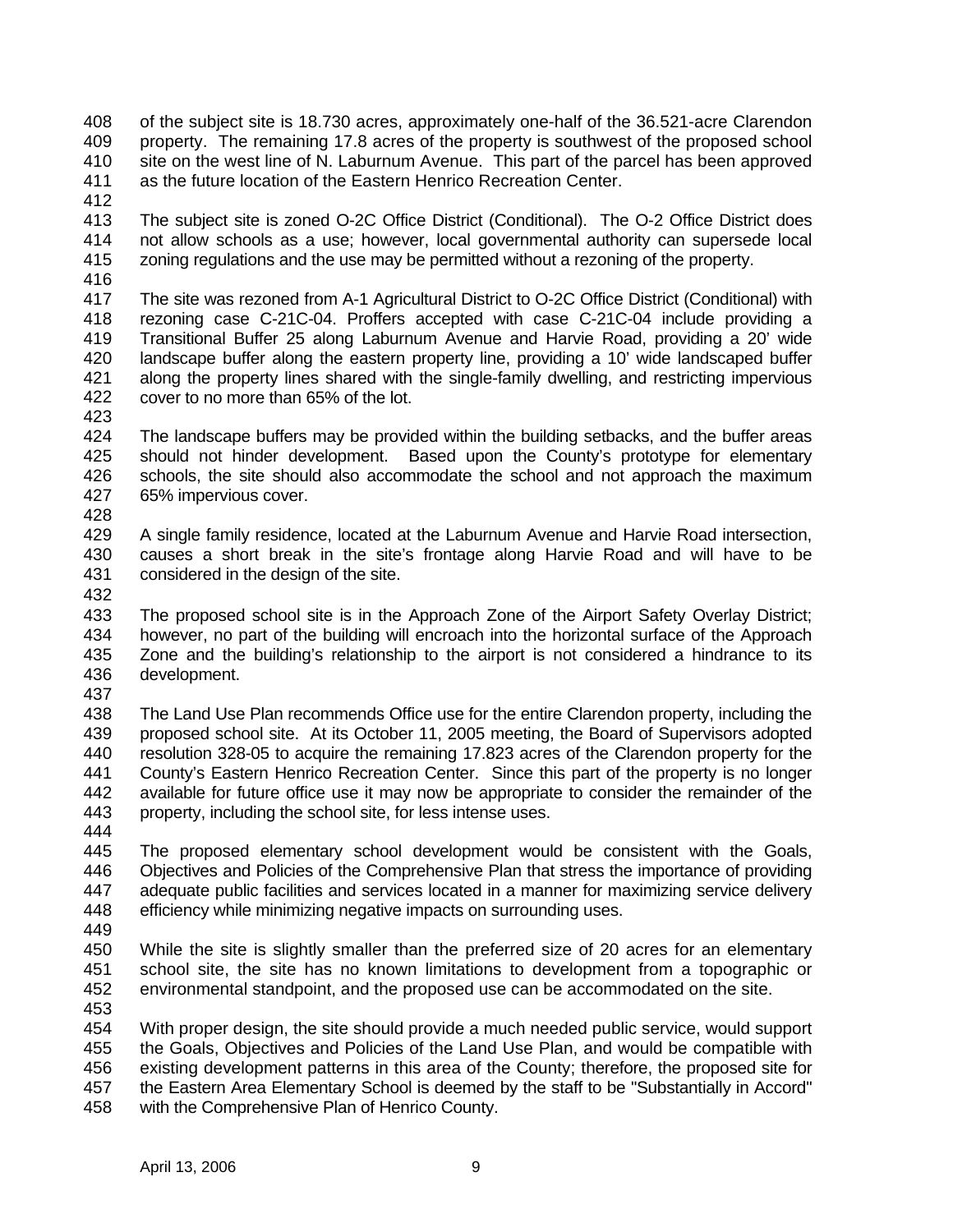459 460 461 462 I'll be happy to answer any questions you might have. There are representatives from school administration here as well to answer technical questions.

463 464 465 466 467 468 Mr. Archer: Alright, thank you sir. We've heard Mr. Tyson's presentation and I think we need to bear in mind that this is exactly what this is, a Substantially in Accord, not necessarily an approval of anything. But there may be questions that members of the Commission would like to ask of those that are here representing the schools. Are there questions from the Commission? Are there any comments from the Commission?

- 469 470 471 472 473 474 Mrs. Jones: Yes, I'd like to make just a comment. I'm sure there's not an easy answer, if I could. This is a fairly busy intersection. It's a site that lends itself well, I'm sure, to the school, but the traffic was my big concern because elementary schools in particular have a large amount of parent involvement, traffic coming and going, and young children. Can you just tell me what is being discussed about maybe …..? the school on the site and how to mitigate that?
- 475 476 477 478 479 480 481 482 483 484 485 Mr. Tyson: Yes, the Department of Public Works has recommended that all access be from Harvie Road. The preliminary layout that Schools has provided does not show any access to Laburnum Avenue. There is also a proffered condition with the existing case of a Transitional Buffer 25 along Laburnum Avenue edge. So there will be a vegetative edge there that will restrict access. There are other elementary schools that are on four-lane divided highways including Glen Lea Elementary, which is on Laburnum Avenue, Jacobs Elementary which is again on Laburnum, Montrose, and Pinchbeck. There are a number of sites that are on fairly well traveled highways. The Department of Public Works does recommend that all access be from Harvie Road and that can be addressed at the time the site develops.
- 487 Mrs. Jones: OK, thank you.
- 489 490 Mr. Archer: I might also add that Harvie Road has recently been widened and also is proposed to be developed all the way through to Cedar Fork at some point in time.
- 492 Mr. Tyson: The date of the proposed connection is the summer and fall of 2008.
- 494 Mr. Archer: OK.

486

488

491

493

495

498

500

- 496 497 Mr. Silber: Mr. Tyson, can you put that slide up that shows that connection? There is another one that was in the staff report that is shown as in the vicinity.
- 499 Mr. Tyson: This connection will be made (refer to rendering).
- 501 502 503 504 505 506 507 508 509 Mr. Silber: This is confusing because it has a couple of different street names. You have Harvie Road that comes off of Laburnum. Harvie then makes a 90 degree angle turn to the south. Meadowview then continues on and changes to Cedar Fork. Well, we need to deal with that street name issue later, but my point is that this road will be connected through so it will really serve the ability to be able to get to the school in many different ways, not necessarily Laburnum. I think that's important because we really do want to design the school so that you are turning it in a fashion that it orients it towards Harvie Road and sort of turning it back on Laburnum, so you don't have conflict with children in the road, traffic in the road. I think that Harvie Road helps a lot to provide that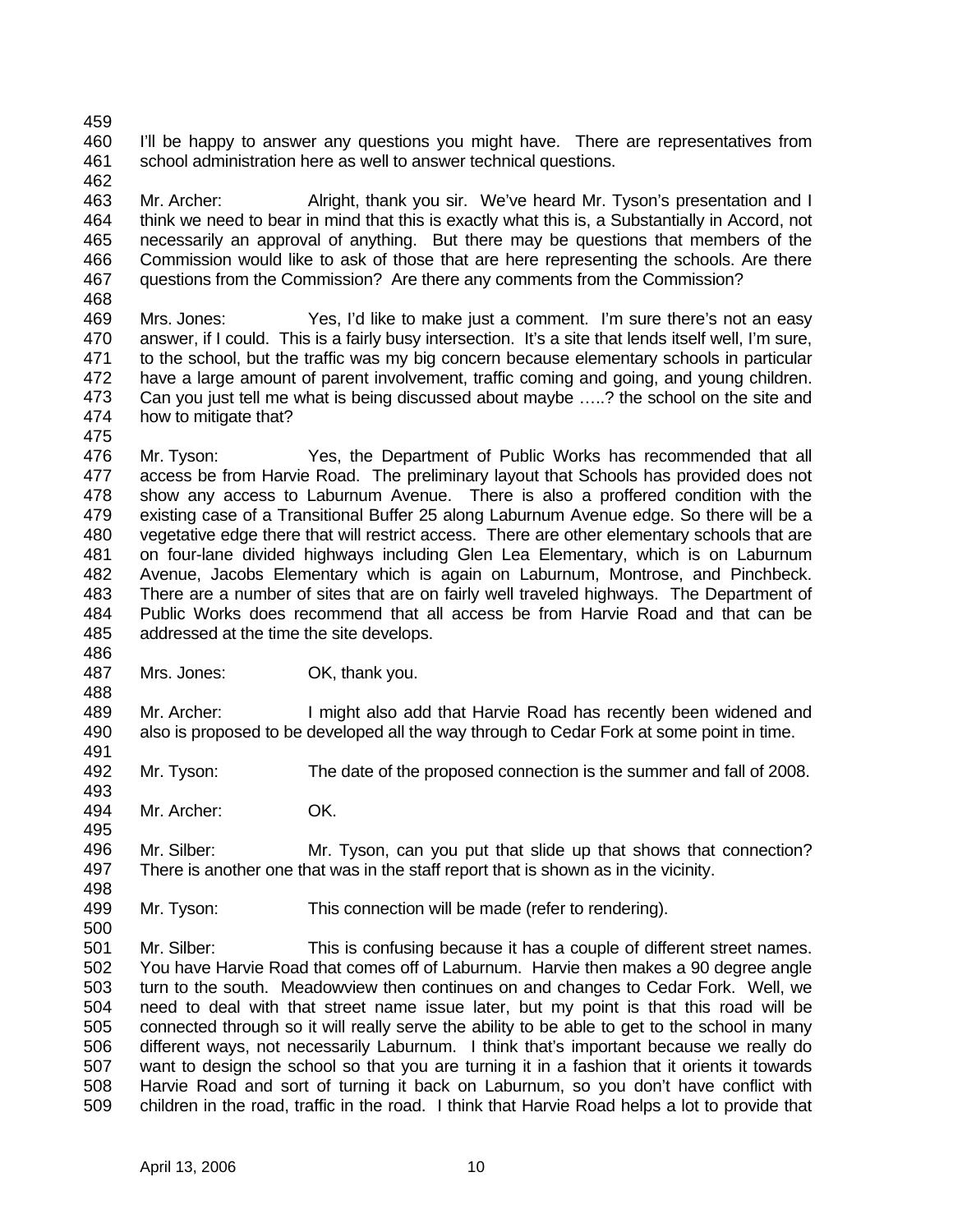510 511 512 513 514 515 516 517 518 519 520 521 522 523 524 525 526 527 528 529 530 531 532 533 534 535 536 537 538 539 540 541 542 543 544 545 546 547 548 549 550 551 552 553 554 555 556 557 558 559 560 means of access back into the neighborhoods where the kids will be coming from. Mrs. O'Bannon: Is there a layout plan or preliminary layout plan? They obviously must have thought about where the school, how big the school, the area of the school, the print of the school? Mr. Tyson: They proposed or submitted a generic prototype of an elementary school and sort of laid it over as a template, but they haven't done anything/site specific. Mrs. O'Bannon: They haven't done anything? Mr. Silber: Do they have something with them? Do we have anything loaded Lee? Mr. Tyson: No, we don't have anything showing the proposed layout. Mr. Silber: If they do have the layout if, you are willing to show it, we can put it on the overhead screen. Mrs. O'Bannon: It just looks to me like, and not that I'm totally opposed to, but there looks like a lot of wasted acreage in that point. You know where the point is that you might not be able to get to it. Mr. Silber: Yes ma'am. The configuration of it does have some challenges with that narrow point and it would be difficult to use that. Mrs. O'Bannon: OK. Mr. Silber: In the illustration that they have, Laburnum is to the left and Harvie is to the top side. You can see the access is to Harvie. Mrs. O'Bannon: Would that house ever be available or the property that is cut off there in the corner, would that ever be added or could it ever be added? Mr. Silber: Could be added, I think it should be added. I think the County and the School Board should take steps to add that. It doesn't make any sense at all to continue to have a residence there in the corner. Mr. Tyson: The Schools just supplied me with an additional layout that shows a potential swap of the land down at the point for some land immediately adjacent. Mrs. O'Bannon: Oh, that is what I was wondering, because there is a vacant property next to it. I think that's good. Mr. Archer: Mrs. O'Bannon, I think that house, the property with the house on it has come up before in some recent rezoning cases and they have never been able to incorporate in any of those, for some reason. Maybe we will have some success next time. Mrs. O'Bannon: Do they not want to sell or something? Mr. Archer: I don't know, apparently, yes.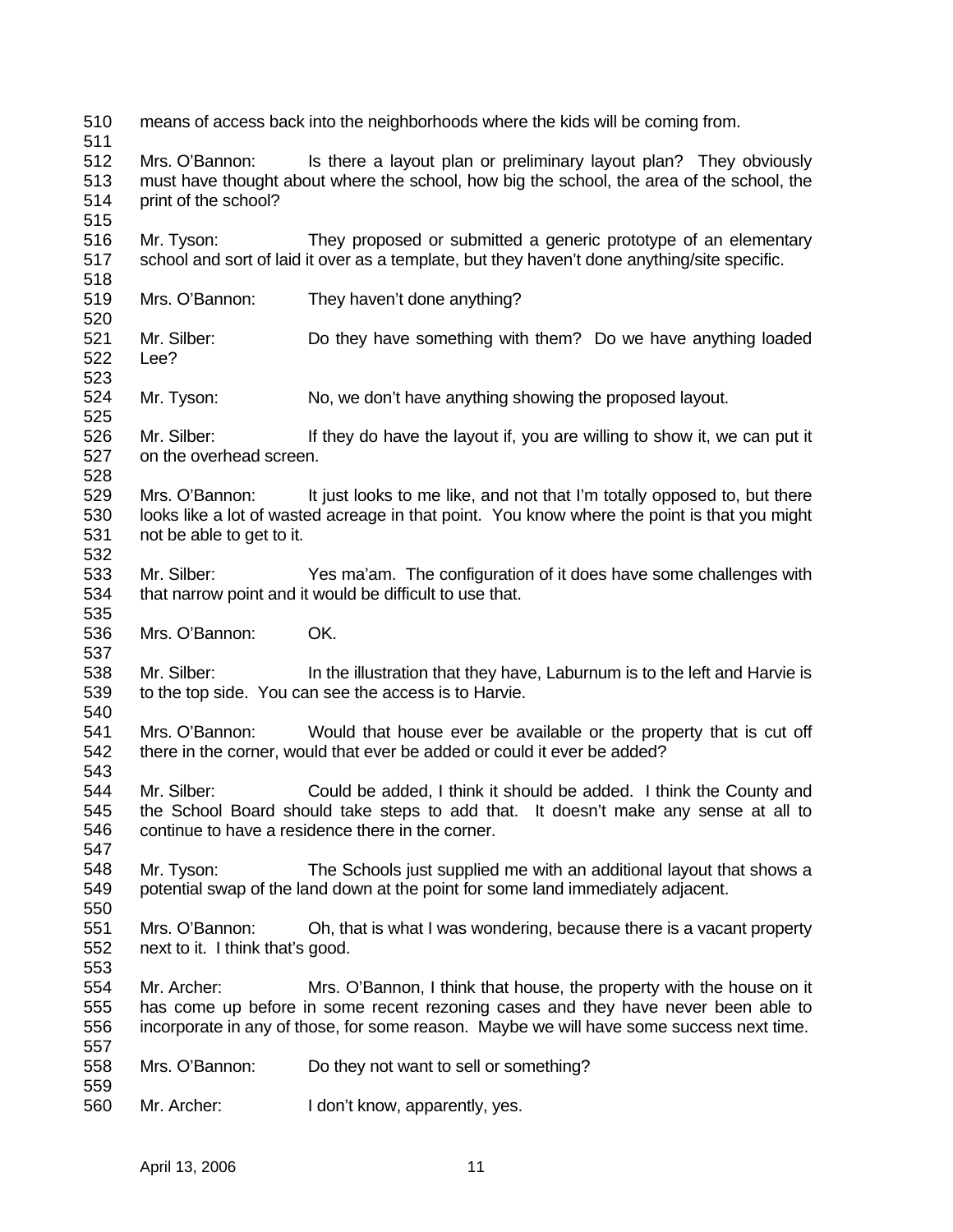Mrs. O'Bannon: It's just you know, it's reasonable. That's excellent, the fact that they swapped the point with this section down the side. That's great, wow. It actually makes it much more, much better alignment.

 Mr. Silber: It makes it more usable for both property owners.

 Mrs. O'Bannon: Absolutely, cheaper.

 Mr. Archer: Alright. Any other questions or comments? I think one of the things we need to keep in mind is that you know one of the toughest things to overcome when you even think about building schools, and you can't just get it from anywhere, so I guess we have to get it when it comes available. OK. Thank you, Mr. Tyson. Any further discussion? If not, then I suppose we need a motion and I guess I have to make it then. Correct Mr. Secretary?

 Mr. Silber: That would be nice.

 Mr. Archer: I move that we recommend SIA-02-06 and that we find it to be Substantially in Accord.

 Mr. Vanarsdall: Second.

 Mr. Archer: Motion by Mr. Archer and seconded by Mr. Vanarsdall. All in favor of the motion say aye. Those opposed say no. The ayes have it. The motion is carried. Moving right along.

 Mr. Silber: Moving right along, next on the agenda would be approval of the minutes. Planning Commission minutes from March 9, 2006.

- Mr. Archer: Is that the last item on the agenda?
- Mr. Silber: The last item on the agenda.

 Mr. Archer: Alright, I found one item on page 18 line 922. I think the beginning of the second sentence should be "Are there questions for Mr. Theobald?"

- Mr. Silber: What does it say?
- Mr. Archer: Have questions for Mr. Theobald.
- Mr. Silber: OK.
- Mr. Archer: Alright, any further corrections to the minutes? Is there a motion for approval of the minutes?
- Mr. Vanarsdall: I make the motion.
- Mr. Archer: Motion by Mr. Vanarsdall, seconded by Mr. Archer. Motion stands approved. Minutes are approved.
-